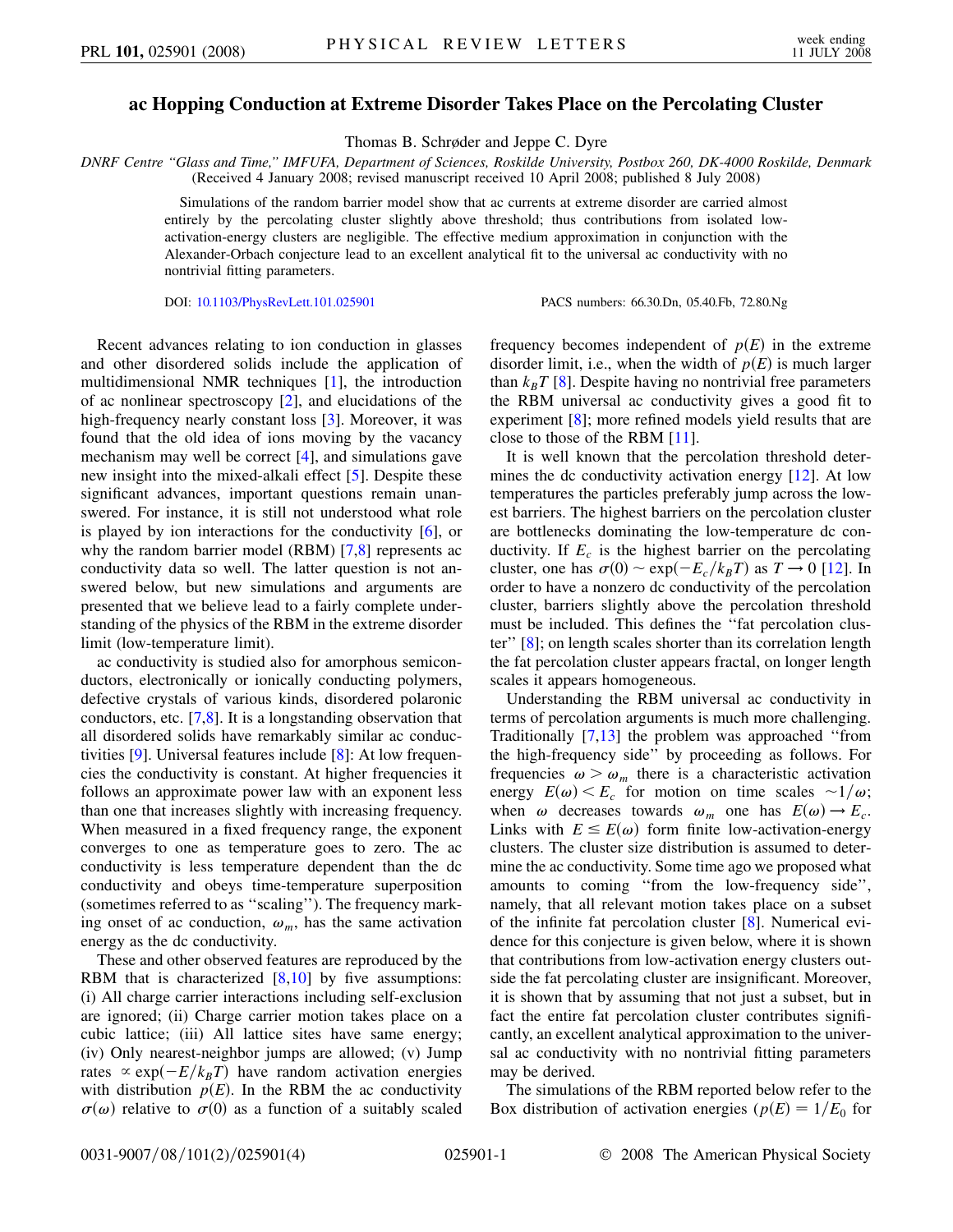$0 \le E \le E_0$ , zero otherwise); ac universality in the extreme disorder limit implies that this distribution gives representative results [\[8\]](#page-3-7). The lowest temperature simulated is given by  $\beta = 320$  where  $\beta$  is the inverse dimensionless temperature,  $\beta = E_0/k_B T$ . For  $\beta = 320$  the jump rates cover almost 140 orders of magnitude, making simulations quite challenging. We used a method based on solving the Laplace transform of the master equation nu-merically [\[14\]](#page-3-13). Conductivity data for  $\beta = 320$  give an excellent representation of the universal master curve for the RBM over the frequency range studied here [\[8\]](#page-3-7).

In previously reported simulations [[8](#page-3-7)] we applied an activation energy cut-off above the percolation threshold,  $E<sub>cut</sub>/E<sub>0</sub> = p<sub>c</sub> + k/\beta$ , where  $p<sub>c</sub> = 0.2488$  is the percolation threshold for the cubic lattice and *k* a numerical constant. Jump rates for links with activation energies larger than  $E_{\text{cut}}$  were set to zero in order to be able to simulate large samples. Figure  $1(a)$  presents the real part of the ac conductivity  $\sigma(\omega) = \sigma'(\omega) + i\sigma''(\omega)$  for  $k = 3.2$ and  $k = 12.8$ , respectively, at  $\beta = 320$ . There is little difference between the two data sets. The dashed line gives the prediction of the effective medium approximation combined with the Alexander-Orbach conjecture as detailed below [Eq.  $(2)$ ]. Figure [1\(b\)](#page-1-0) gives the relative errors involved for different *k* values, taking  $k = 12.8$  as repre-

<span id="page-1-2"></span>

<span id="page-1-0"></span>FIG. 1 (color online). Results for the ac conductivity at  $\beta \equiv$  $E_0/k_BT = 320$  in rationalized units [\[8](#page-3-7)]; in these units the frequency marking onset of ac conduction,  $\omega_m$ , is of order  $10^{-38}$ . Ten independent  $96 \times 96 \times 96$  samples were simulated. (a) Real part of  $\sigma(\omega)$  with two cutoff's:  $k = 3.2$  and  $k = 12.8$ , averaged over the ten samples. The dashed line is the prediction of Eq. ([2\)](#page-2-0) scaled to the  $k = 12.8$  data. (b) Relative deviation from  $k = 12.8$  as a function of frequency plotted for each of the ten independent samples.

senting the ''correct'' data. The errors are largest in the dc regime and decrease with increasing *k*. Choosing  $k = 6.4$ gives an error of just  $1\% - 2\%$ .

We proceed to investigate the behavior with  $k = 6.4$  in more detail. Applying this cutoff, the links with nonzero jump rate fall into two sets, the fat percolating cluster and all remaining finite isolated clusters. The latter do not contribute to the dc conductivity. According to the traditional approaches based on cluster statistics, however, they give a significant contribution to the ac conductivity as soon as  $\omega \ge \omega_m$  [\[7](#page-3-6)[,13\]](#page-3-12). This was never tested numerically, though. Figure [2](#page-1-1) presents the contribution from isolated clusters  $\sigma'_{\text{IC}}(\omega)$  relative to the full ac conductivity as a function of the real part of the scaled conductivity  $\tilde{\sigma}$  =  $\sigma(\omega)/\sigma(0)$ . The dashed lines mark this relative mass of the isolated clusters for  $\beta = 160$  and  $\beta = 320$ , respectively. The quantity  $\sigma'_{\text{IC}}(\omega)/\sigma'(\omega)$ , however, is much smaller than the relative mass of isolated clusters for the range of frequencies covered in the figure, i.e., up to  $10^{10}$  times  $\omega_m$ (compare Fig. [1\)](#page-1-2). For  $\beta \rightarrow \infty$  the relative mass of isolated clusters goes to one, whereas we find that  $\sigma'_{\rm IC}(\omega)/\sigma'(\omega)$  is independent of temperature and stays insignificant. In summary, the dominant part of the low-temperature universal ac conductivity comes from the fat percolation cluster [\[8\]](#page-3-7) with little contribution from isolated clusters.

We now turn to the issue of analytical approximations utilizing the effective medium approximation (EMA)  $[10,15,16]$  $[10,15,16]$  $[10,15,16]$  $[10,15,16]$ . If  $G = \int_0^\infty P_0(t) \exp(-i\omega t) dt$ , where  $P_0(t)$  is the probability for a particle to be at a site given it was there at  $t = 0$  for a homogeneous system with uniform jump rate, the extreme disorder limit of the EMA self-

<span id="page-1-1"></span>

FIG. 2 (color online). Contribution from isolated clusters for the real part of the ac conductivity,  $\sigma'_{\rm IC}(\omega)$ , relative to  $\sigma'(\omega)$  as a function of the scaled real part of the conductivity,  $\tilde{\sigma}'(\omega)$  =  $\sigma'(\omega)/\sigma(0)$  (cutoff:  $k = 6.4$ ). The two dashed lines mark the relative masses of isolated clusters, i.e., low-activation-energy links outside the fat percolation cluster. Their contribution to the conductivity is much smaller than their relative mass, showing that the dominant part of the ac conduction takes place on the fat percolation cluster.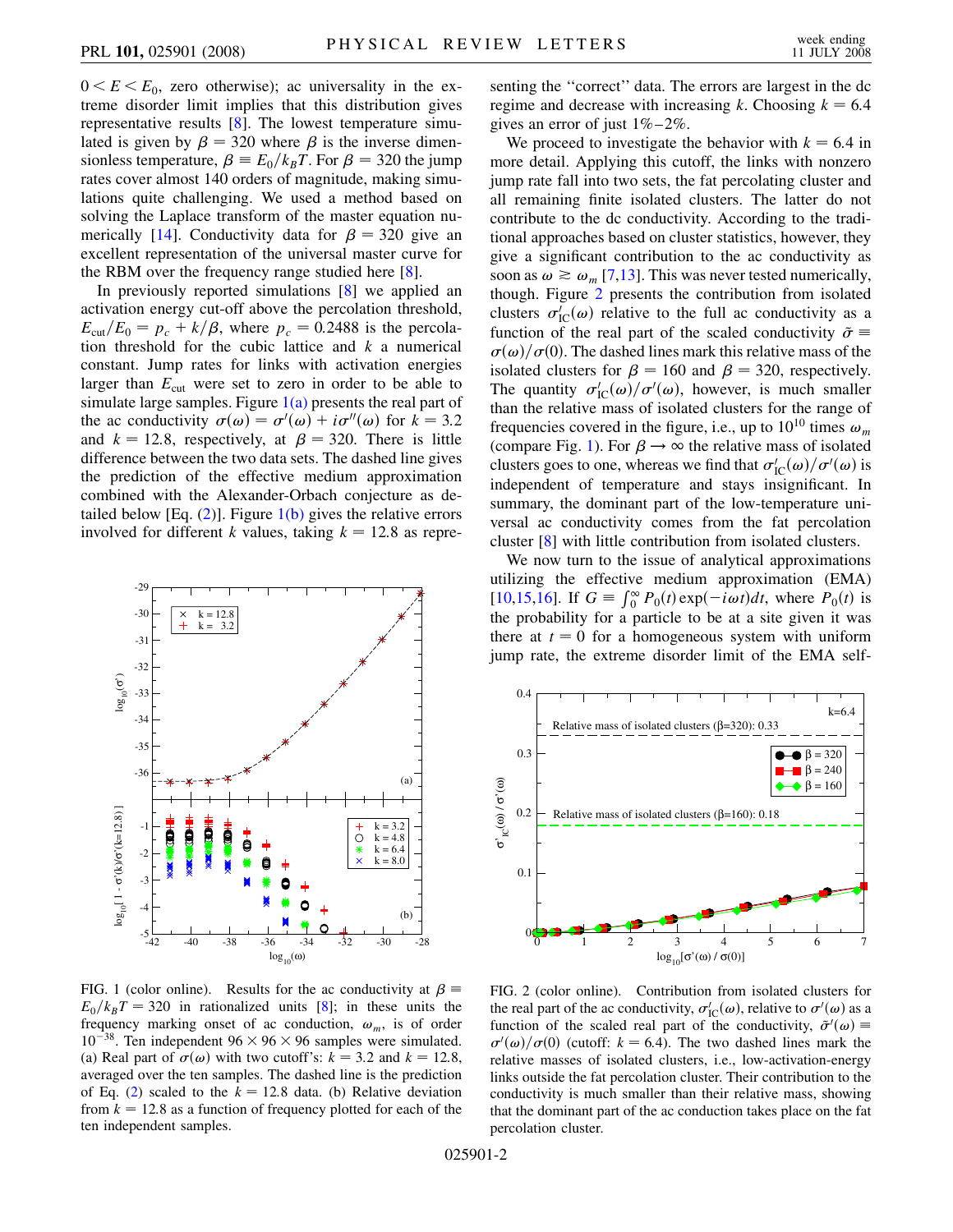consistency equation is  $ln \tilde{\sigma} = \Lambda \beta i \omega G$ , where  $\Lambda$  is a numerical constant [[10\]](#page-3-9). This determines a frequencydependent complex ''effective'' jump rate that is proportional to the frequency-dependent conductivity [[7](#page-3-6)[,10\]](#page-3-9). Henceforth we switch to the rationalized unit system [\[8\]](#page-3-7) where the EMA self-consistent ac conductivity equals the complex effective jump rate. Because  $P_0(t)$  is a function of the effective jump rate times time,  $\sigma t$ , the quantity  $i\omega G$  is a function of  $i\omega/\sigma$ . In the frequency range relevant for the universal ac conductivity of the extreme disorder limit corresponding to times obeying  $\sigma t \gg 1$ , one has  $|i\omega G| \ll$ 1 [[10](#page-3-9),[17](#page-3-16)]. If *d* is dimension, whenever  $d \ge 2$  *i* $\omega G$  as a function of  $i\omega/\sigma$  has a regular first order term [\[7,](#page-3-6)[10\]](#page-3-9):  $i\omega G = \alpha_1(i\omega/\sigma) + \dots$  If  $\Lambda$  is absorbed into a dimensionless frequency by defining  $\tilde{\omega} = \alpha_1 \Lambda \beta \omega / \sigma(0)$ , the EMA universality equation [\[10,](#page-3-9)[17\]](#page-3-16) for  $d \ge 2$  is

$$
\tilde{\sigma} \ln \tilde{\sigma} = i \tilde{\omega}.
$$
 (1)

<span id="page-2-2"></span>This equation gives a qualitatively correct, but numerically inaccurate fit to simulations [[8](#page-3-7)].

In our previous works [[8\]](#page-3-7) it was proposed that some unspecified subset of the fat percolating cluster with fractal dimension  $d_f$  ("the diffusion cluster") is responsible for the ac conduction. If  $d_f < 2$  this led to the diffusion cluster approximation (DCA):  $\ln \tilde{\sigma} = (i\tilde{\omega}/\tilde{\sigma})^{d_f/2}$  [[8\]](#page-3-7). If the diffusion cluster is the so-called backbone, one expects  $d_f$  = 1*:*7, if the diffusion cluster is the set of red bonds, one expects  $d_f = 1.1$  [[8\]](#page-3-7). Treating  $d_f$  as a fitting parameter led to  $d_f = 1.35$  [[8\]](#page-3-7), leaving the nature of the diffusion cluster as an open problem.

What if not just a subset, however, but the entire fat percolating cluster contributes significantly to the universal ac conductivity? Random walks on a fractal structure are characterized by  $P_0(t) \propto (\sigma t)^{-d_H/2}$  [[18](#page-3-17)] where  $d_H$  is the spectral dimension. For  $d_H < 2$  this leads to  $i\omega G \propto$  $(i\omega/\sigma)^{d_H/2}$ . In terms of a suitably scaled frequency the EMA thus implies the DCA expression with  $d_f = d_H$ . According to the Alexander-Orbach conjecture [[19](#page-3-18)] known to be almost correct (see, e.g.,  $[14,20]$  $[14,20]$ )—one has  $d_H = 4/3$  for the infinite percolating cluster. If the frequency is suitably scaled, this leads to the following approximation to the universal ac conductivity of the extreme disorder limit:

$$
\ln \tilde{\sigma} = \left(\frac{i\tilde{\omega}}{\tilde{\sigma}}\right)^{2/3}.
$$
 (2)

<span id="page-2-0"></span>As shown in Fig.  $1(a)$  this expression provides an excellent fit to the universal ac conductivity of the extreme disorder limit  $[21]$ . Equation  $(2)$  $(2)$  $(2)$  may be put to a more stringent test, however, than just fitting the real part of  $~\tilde{\sigma}(\tilde{\omega})$ . Figure [3\(a\)](#page-2-1) tests one implication of Eq. ([2\)](#page-2-0),  $|\ln \tilde{\sigma}| = |\tilde{\omega}/\tilde{\sigma}|^{2/3}$ , by plotting  $|\ln \tilde{\sigma}|$  as a function of  $|\tilde{\omega}/\tilde{\sigma}|$  in a log-log plot. A crossover between two powerlaw regimes is seen, corresponding to a crossover between Eqs. ([1](#page-2-2)) and [\(2](#page-2-0)). In Fig.  $3(b)$  the apparent exponent



<span id="page-2-1"></span>FIG. 3 (color online). Testing Eqs. ([2\)](#page-2-0) and [\(3](#page-3-21)). Data represent averaging over 100 independent  $96 \times 96 \times 96$  samples ( $\beta$  = 320, cutoff:  $k = 6.4$ ) and 100 independent  $64 \times 64 \times 64$ samples ( $\beta$  = 160, cutoff:  $k$  = 6.4). For both temperatures the frequency was empirically scaled such that  $\tilde{\sigma} = 1 + \tilde{\omega}$  in the low-frequency limit, where  $\tilde{\sigma} \equiv \sigma(\omega)/\sigma(0)$ ,  $\tilde{\omega} \equiv \omega \Delta \epsilon \epsilon_0/\sigma(0)$ [\[8\]](#page-3-7). (a)  $\ln \tilde{\sigma}$  as a function of  $\frac{\tilde{\omega}}{\tilde{\sigma}}$  in a log-log plot. (b) The apparent exponent  $d \ln(|\ln \tilde{\sigma}|)/d \ln |\tilde{\omega}/\tilde{\sigma}|$  as a function of scaled frequency. A crossover from fractal behavior (exponent  $2/3$ ) to homogeneous behavior (exponent one) is clearly visible. (c) The real and imaginary parts of the scaled conductivity compared to Eq.  $(3)$  (full lines).

 $d \ln (|\ln \tilde{\sigma}|)/d \ln |\tilde{\omega}/\tilde{\sigma}|$  is plotted as a function of scaled frequency. Similar results are found by plotting the ratio of the phases of the complex numbers  $\ln \tilde{\sigma}$  and  $i\tilde{\omega}/\tilde{\sigma}$  (data not shown).

The picture emerging from Figs.  $3(a)$  and  $3(b)$  is the following: Equation [\(2](#page-2-0)) works well whenever  $\tilde{\omega} \ge 1$ ; here the fat percolation cluster appears fractal because over one cycle the particles move less than the correlation length. At low frequencies there is a transition to the analytic behavior predicted when the dimension is larger than  $2 \text{ [Eq. (1)]};$  $2 \text{ [Eq. (1)]};$  $2 \text{ [Eq. (1)]};$ over one cycle the particles here move longer than the correlation length and, consequently, the fat percolation cluster appears homogeneous.